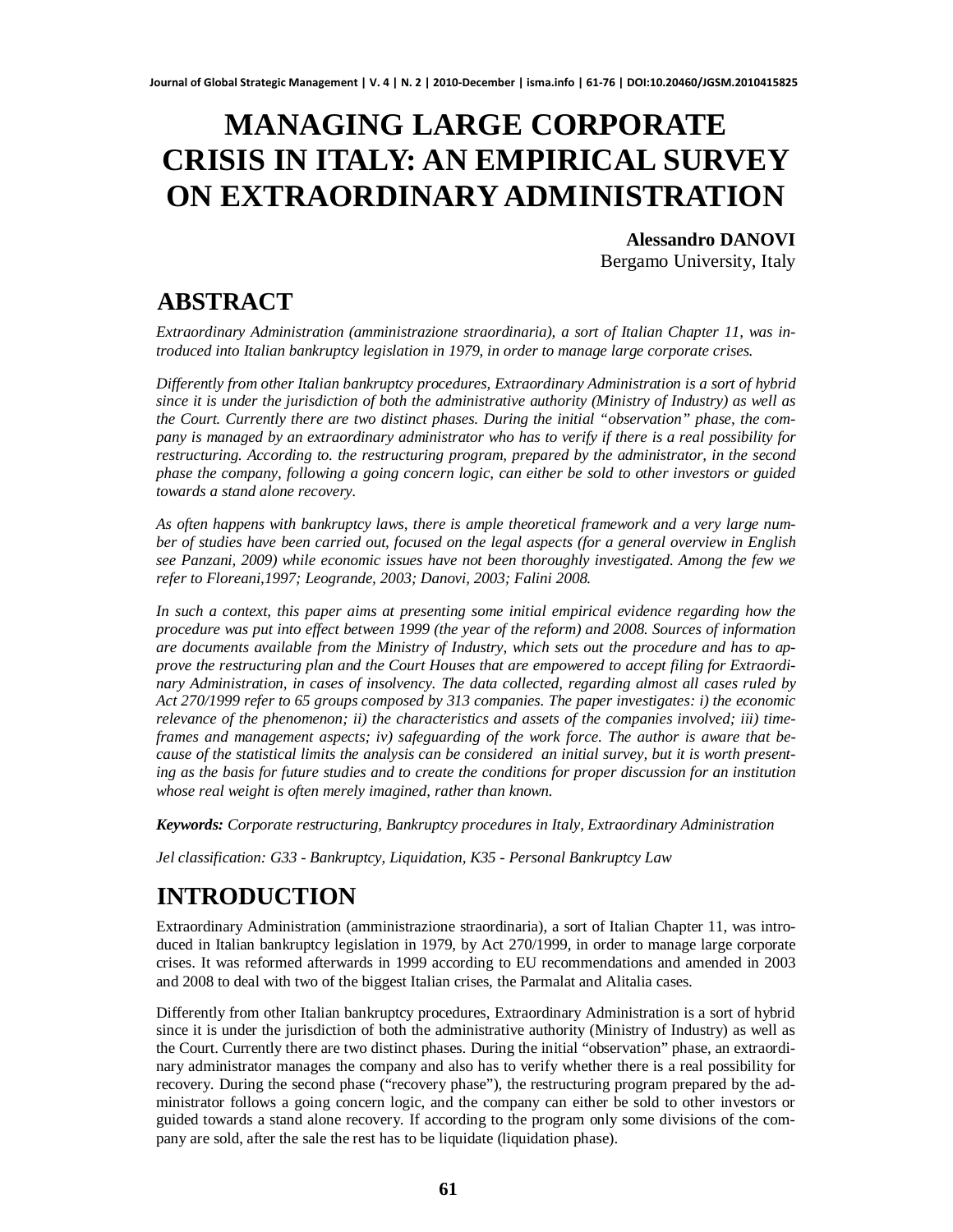As often happens with bankruptcy laws, there is ample theoretical framework and many studies have been carried out, focused on the legal aspects (for a general overview in English see Panzani, 2009), while economic issues have not been thoroughly investigated. Among the few we refer to Floreani,1997; Leogrande, 2003; Danovi, 2003, Lacchini et Al. 2005; Falini, 2008. In such a context, this paper aims at presenting some initial empirical evidence regarding how the procedure was put into effect between 1999 (the year of the reform) and 2008. The research follows the ideal framework of the most complete empirical study in Italian literature (Floreani, 1997) which studied the phenomenon before the reform, analysing almost all cases up to1996. It is a useful tool for comparing the effect of the new law on corporate reorganization in Italy. Information sources utilized to carry out the study were documents available from the Ministry of Industry, which sets out the procedure and has to approve the restructuring plan, and the Courts, that are empowered to accept filing for EA, in case of insolvency. The data collected, regarding almost all cases filed under Act 270/1999 ("Legge Prodi bis"), refer to 57 groups composed of 183 companies. The analysis was carried out on the EA cases under Act 270/1999 as it was more widely used than the revised version ruled by the Act 39/2004 ("Legge Marzano"). This law introduced a different version of the EA procedure, which was easier to access and aimed at recovering very large groups through economic and financial restructuring. Since 2003 under this law have filed 8 groups for a total of 130 companies (Parmalat, Finmek Access, GA.MA., Volare, Cit, Consorzio Gaia, Alitalia e Merloni).

From a methodological point of view, the survey is necessarily more descriptive than analytical: The size of the sample, in fact, while often representing the whole population, is too small to find statistically significant correlations. Although the phenomenon is little known, the analysis is still relevant.

This paper investigates: i) the economic relevance of the phenomenon; ii) the characteristics and assets of the companies involved; iii) timeframes and management aspects; iv) safeguarding of the work force.

The main conclusions are as follows:

- The new legislation widened the sphere of application: the regulations introduced by the Act of 1999 notably increased the area of application, extending the intervention of the administrative authority to protect industry and national employment levels;
- The analysis of sectorial distribution illustrates how the phenomenon especially effects industrial sectors, like engineering and textiles, as well as commerce and wholesale, the same sectors especially hit by the crisis in Italy;
- Filing for EA often happens too late and this delay has negative effects on the possibilities for recovery. The principle of "merit" introduced by the new legislation, based on the observation phase, is an important filter for singling out companies which are effectively salvageable;
- The economic rebalancing of the companies seems to have been pursued almost exclusively through the sale of the whole company or at least some divisions to other competitors. There are only two cases of stand-alone restructuring. This suggests that the new legal tools serve to foster sales rather than carry out real internal recovery.
- The aim to protect the workers seems to be reached in the majority of cases through the transfer of a significant number of employees (about 51%) with the company still functioning. EA seems to be useful in safeguarding the work force in most cases.
- The deadlines fixed for the execution of the program have produced tangible benefits on the duration of the procedure, at least as far as regards the recovery phase.
- The liquidation phase is the most complex of the entire procedure. In fact, for those still in progress (87%), the total timeframe is more than 6 years, similar to bankruptcy procedures.
- In conclusion, while EA has proven to be generally efficient, effects on creditor's rights are variable: in some cases there are significant recovery ratios, in others the percentages are not far from the ones creditors could have had if the company had gone bankrupt.

The author is aware that because of the statistical limits, this analysis can be considered as an initial survey. It is meant as the basis for future studies, to create the conditions for proper discussion for a procedure whose real weight is often merely imagined, rather than known.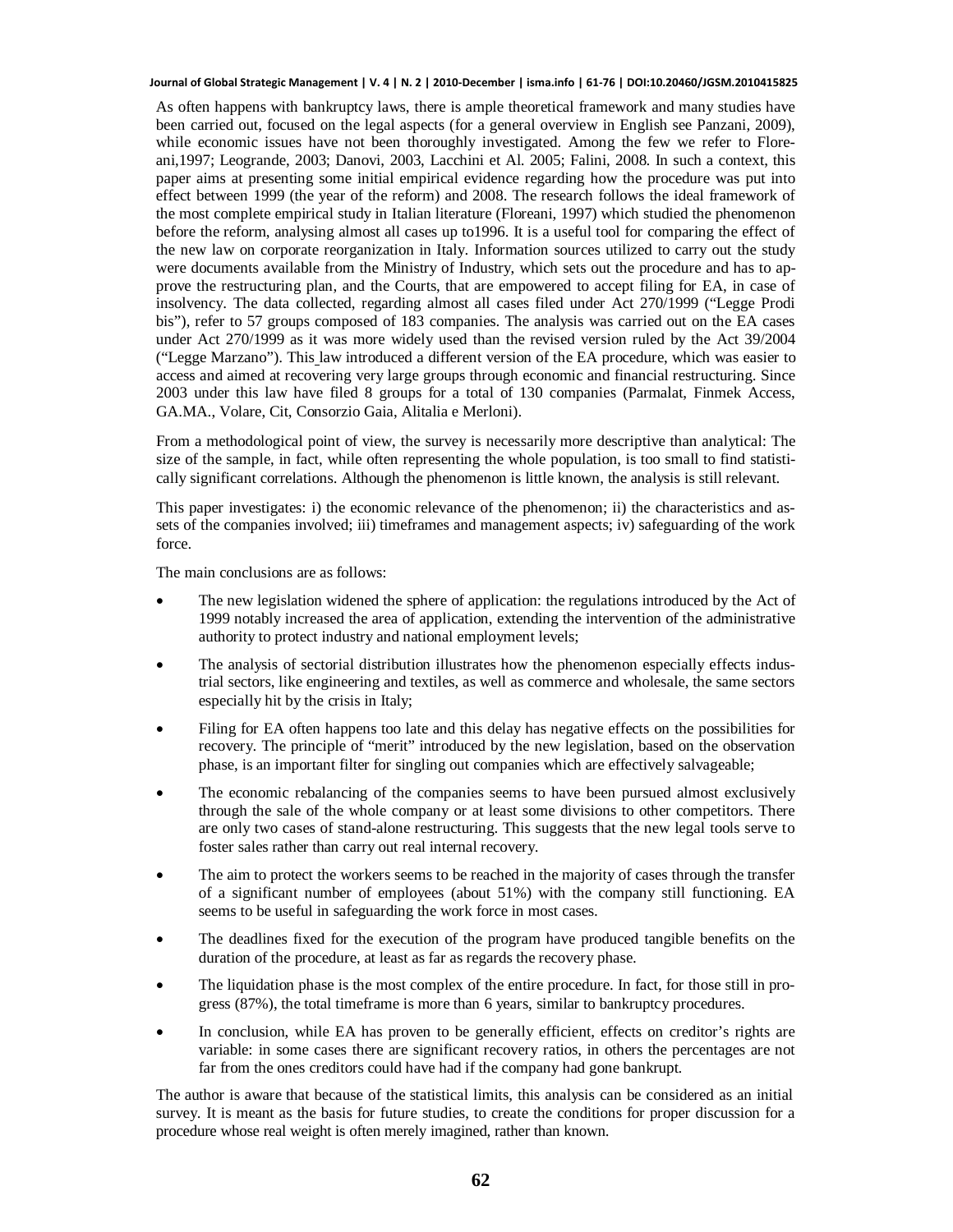#### **THE DIMENSION OF THE PHENOMENON**

After Act 270/1999 was approved and up to November 2008, 57 groups for a total of 183 companies were admitted to the procedure. Most admissions took place between 2003-2005 (42% for groups and 44% for single companies), in the following period the percentage was lower (29% for groups). The frequency appears linked to the general economic trend: the increase in the number of cases filed followed the downturn of the economy, with the usual delay as illustrated below. Vice versa, there were just a few cases during the expansive phase of the cycle.



**Exhibit 1: The Economic Trend And EA Cases**

Source: Ministry of Finance and Ministry of Industry data

A more general overview emerges from a comparison of the new and old law trends. Following the national economic trends, a larger number of groups filed for EA during the last decade. Fewer companies filed between 1999-2008 (183 against 229), but more groups were involved (57 against 25). This can be explained in light of the following elements introduced by the new law (Danovi, 2003, 71):

a) lowering the dimension required to file for EA led to filing by smaller groups;

b) greater access selectivity, i.e. only for recoverable companies as well as the removal of automatic extension to all other distressed companies within the group .

|              | Act 95/1979                | <b>Exhibit 2 - The Historical Trend Of EA</b> | Act 270/1999 |               |                  |  |
|--------------|----------------------------|-----------------------------------------------|--------------|---------------|------------------|--|
| Year         | <b>Groups</b>              | <b>Companies</b>                              | Year         | <b>Groups</b> | <b>Companies</b> |  |
| 1989         |                            | 6                                             | 1999         | 0             | $\overline{0}$   |  |
| 1990         |                            | 4                                             | 2000         | 4             | 20               |  |
| 1991         |                            | 6                                             | 2001         | 5             | 18               |  |
| 1992         | 6                          | 18                                            | 2002         | 8             | 13               |  |
| 1993         | 2                          | 13                                            | 2003         | 9             | 40               |  |
| 1994         | 7                          | 63                                            | 2004         | 9             | 29               |  |
| 1995         | 3                          | 42                                            | 2005         | 6             | 11               |  |
| 1996         | 3                          | 32                                            | 2006         | 2             | 13               |  |
| 1997         | 0                          | 35                                            | 2007         | 6             | 17               |  |
| 1998         |                            | 10                                            | 2008*        | 8             | 22               |  |
| <b>Total</b> | 25                         | 229                                           |              | 57            | 183              |  |
|              | Note:* Up to November 2008 |                                               |              |               |                  |  |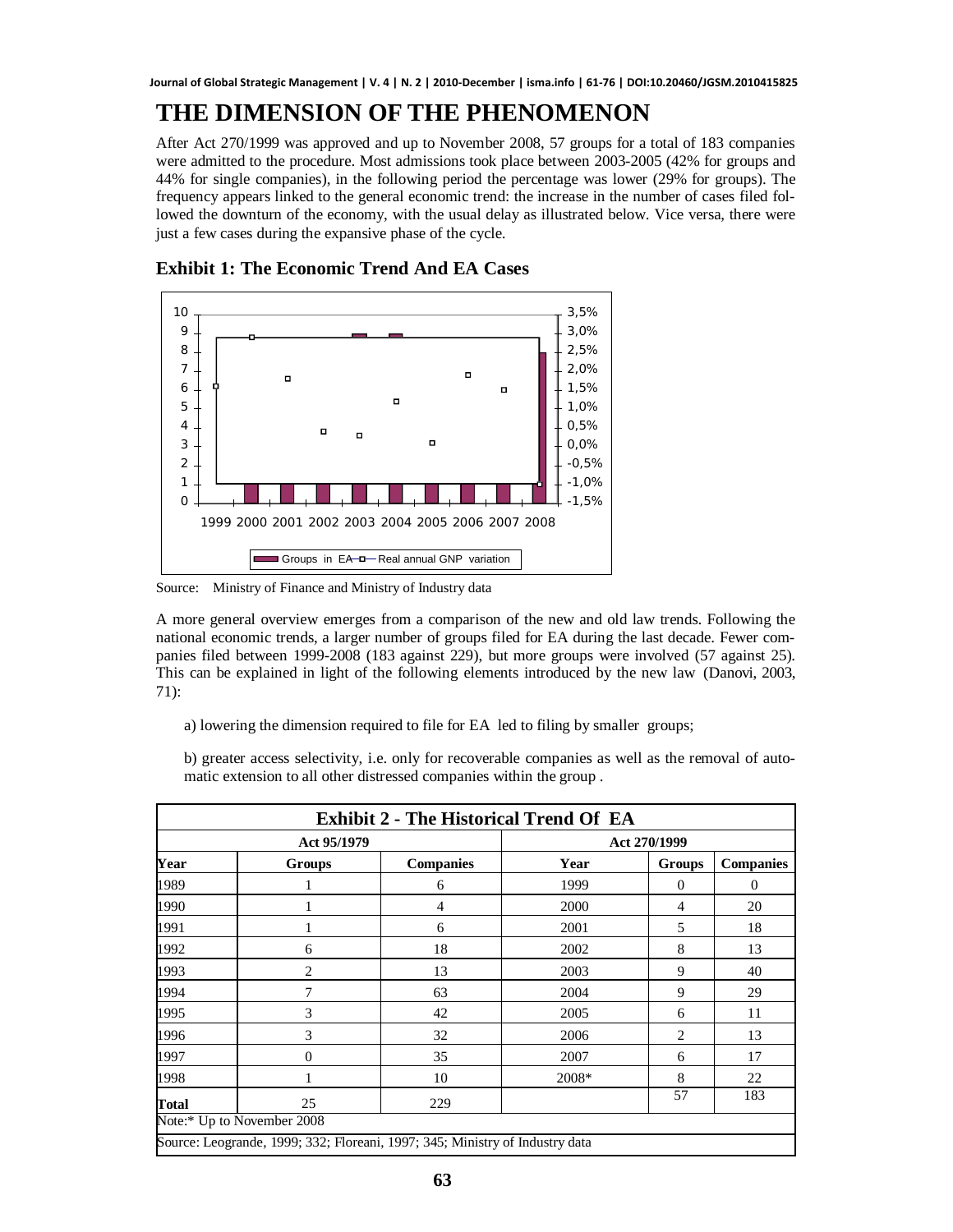## **THE SIZE OF GROUPS INVOLVED**

The size of groups involved can be evaluated from the number of employees (Exhibit 4), the first requirement for access to the procedure or from the company turnover (Exhibit 3). Art. 2 of Act 270/1999 requires more than 200 workers, while under the previous Act 95/1979 the limit was more than 300.

| <b>Exhibit 3 - The Turnover of Companies Which Accessed EA</b> |       |               |  |  |
|----------------------------------------------------------------|-------|---------------|--|--|
| <b>Turnover</b> (millions of Euro)                             | Count | $\frac{0}{0}$ |  |  |
| more than 200                                                  | 4     | 26.67%        |  |  |
| from $100$ to $200$                                            |       | 33.33%        |  |  |
| from $50$ to $100$                                             |       | 26.67%        |  |  |
| less than 50                                                   | ⌒     | 13.33%        |  |  |
| Count                                                          | 15    | 100.00%       |  |  |
| Source: Mediobanca, 2000-2008                                  |       |               |  |  |

About a third (33%) of the companies included in the sample had a turnover between 100 and 200 million Euro. A significant percentage (more than 26%) had a turnover between 50 and 100 million Euro or over 200 million Euro. The other companies do not exceed 50 million. Four listed companies filed for EA (only one with a turnover of over 200 million Euro) and this can be interpreted under a double profile:

- on the one hand, it is possible that the listed companies, since they are subject to greater controls, file more rarely;
- on the other hand, there is a sort of self-exclusion from the sample. Since 2003 the largest listed companies can file more easily for the new version of the law (under Act 39/2004), not included in our sample.
- In all, 25,308 workers were employed by companies that filed for EA between 2000 and 2008..More than half of the groups had fewer than 500 employees and during the first three years (2000-2002), almost all had fewer than 1000 employees. From 2003-2005, even though the majority of cases regarded companies with fewer than 500 employees, there was an increase in cases which involved groups between 1000 and 2000 employees. This is linked to the general crisis in labour intensive sectors (see Exhibit 5). The smaller number of large groups is due to the fact that since 2003 these crises have been dealt with using EA in accordance with Law 39/2004, not included in our sample.
- As the median data in 2000-2002 is under 300 employees, many groups would not have been able to access EA because of the size limit under the previous Law 95/1979. Compared with previous data (Floreani,1997), the dimension of the groups involved under the new regulations is much smaller, suggesting that the renewed procedure involved medium-large sized companies.

|                                        |                         | <b>Exhibit 4- The Size of Groups</b> |           |         |           |         |           |        |
|----------------------------------------|-------------------------|--------------------------------------|-----------|---------|-----------|---------|-----------|--------|
|                                        | Entire period 2000-2008 |                                      | 2000-2002 |         | 2003-2005 |         | 2006-2008 |        |
| Employees                              | Count                   | $\%$                                 | Count.    | $\%$    | Count.    | $\%$    | Count.    | $\%$   |
| between 1000 and 2000                  | 5                       | 8.77%                                | 1         | 5.88%   | 1         | 4.17%   | 3         | 17.65% |
| between 500 and 1000                   | 11                      | 19.30%                               | 2         | 11.76%  | 7         | 29.17%  | 2         | 11.76% |
| less than 500                          | 41                      | 71.93%                               | 14        | 82.35%  | 16        | 66.67%  | 11        | 64.71% |
| Total                                  | 57                      | 100.00%                              | 17        | 100.00% | 24        | 100.00% | 16        | 94.12% |
| Average and median employees per group |                         |                                      |           |         |           |         |           |        |
| Average                                | 444                     |                                      | 358       |         | 469       |         | 499       |        |
| Median                                 | 324                     |                                      | 265       |         | 352       |         | 365       |        |
| Source: Ministry of Industry data      |                         |                                      |           |         |           |         |           |        |

**64 | Journal of Global Strategic Management | 08 |** 2010, December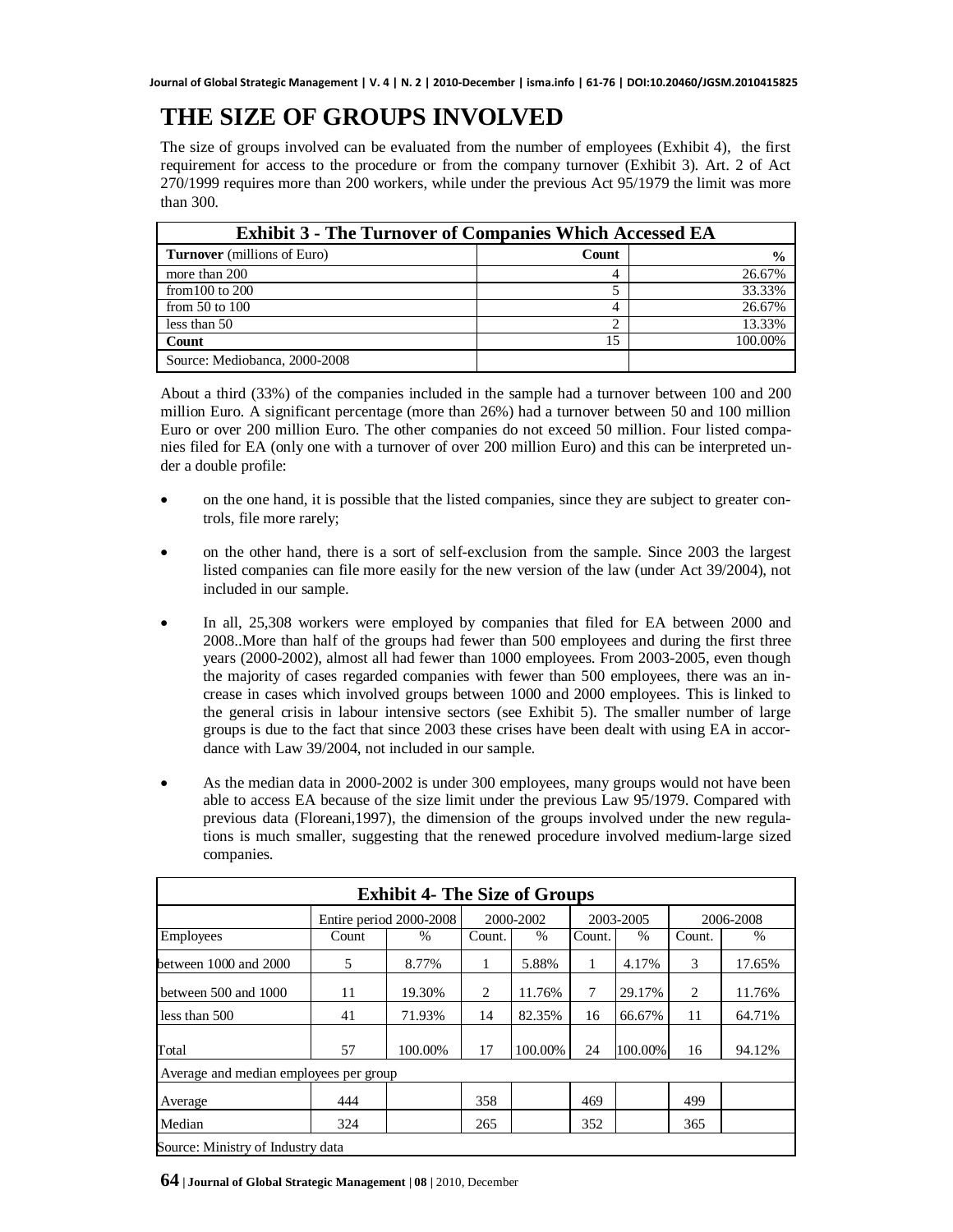### **ECONOMIC SECTORS MOST EFFECTED**

Analysis of the sectorial distribution shows how the phenomenon effects the engineering, textile, commercial and distribution sectors. The high incidence of significant difficulties in the engineering field is due to the stagnation of 2007-2008. The textile sector also made widespread use of EA, particularly in 2006-2008. There is a correlation between the incidence and the economic sector trends, which experienced severe structural crises in the last years.

| <b>Exhibit 5 - Sectorial Subdivision of The Groups In EA</b>   |                        |         |                |               |              |               |                |               |
|----------------------------------------------------------------|------------------------|---------|----------------|---------------|--------------|---------------|----------------|---------------|
|                                                                | <b>Total 2000-2008</b> |         | 2000-2002      |               | 2003-2005    |               | 2006-2008      |               |
| <b>Sector</b>                                                  | Count                  | $\%$    | Count          | $\frac{0}{0}$ | Count        | $\frac{0}{0}$ | Count          | $\frac{0}{0}$ |
| Food                                                           | $\overline{c}$         | 3.51%   | 1              | 5.88%         | 1            | 4.17%         | $\Omega$       | $0.00\%$      |
| Textiles and clothing                                          | 9                      | 15.79%  | $\overline{2}$ | 11.76%        | 3            | 12.50%        | $\overline{4}$ | 25.00%        |
| Paper and Publishing                                           | 3                      | 5.26%   | $\overline{c}$ | 11.76%        | $\mathbf{1}$ | 4.17%         | $\Omega$       | 0.00%         |
| Chemical                                                       | $\mathbf{1}$           | 1.75%   | $\mathbf{1}$   | 5.88%         | $\Omega$     | 0.00%         | $\Omega$       | 0.00%         |
| Commerce and distribution                                      | 6                      | 10.53%  | $\mathbf{1}$   | 5.88%         | 4            | 16.67%        | $\mathbf{1}$   | 6.25%         |
| Construction                                                   | 4                      | 7.02%   | $\overline{c}$ | 11.76%        | $\mathbf{1}$ | 4.17%         | $\mathbf{1}$   | 6.25%         |
| Engineering                                                    | 15                     | 26.32%  | $\overline{4}$ | 23.53%        | 5            | 20.83%        | 6              | 37.50%        |
| Electronics                                                    | 3                      | 5.26%   | $\Omega$       | $0.00\%$      | 3            | 12.50%        | $\Omega$       | 0.00%         |
| Steel and Metallurgy                                           | $\overline{4}$         | 7.02%   | 3              | 17.65%        | $\Omega$     | 0.00%         | 1              | 6.25%         |
| Plant Design                                                   | 1                      | 1.75%   | 1              | 5.88%         | $\Omega$     | $0.00\%$      | $\Omega$       | $0.00\%$      |
| Transport                                                      | $\overline{2}$         | 3.51%   | $\Omega$       | $0.00\%$      | $\mathbf{1}$ | 4.17%         | 1              | 6.25%         |
| Telecommunications                                             | 4                      | 7.02%   | $\Omega$       | 0.00%         | 4            | 16.67%        | $\Omega$       | $0.00\%$      |
| Services                                                       | 3                      | 5.26%   | $\Omega$       | $0.00\%$      | 1            | 4.17%         | 2              | 12.50%        |
| <b>Total</b>                                                   | 57                     | 100.00% | 17             | 100.00%       | 24           | 100.00%       | 16             | 100.00%       |
| Source: data from various files and from Mediobanca, 2000-2008 |                        |         |                |               |              |               |                |               |

The entity of the crisis that has hit the industrial sector and the importance of EA is also illustrated in the Report on the State of Industry (Ministry of Industry & IPI 2003), which discusses crisis situations between 2002 and 2003.EA seems to be a solution to company crises, especially in industrial sectors. The most common situations were bankruptcy (55 cases) and company crises (119 cases). Ten cases made use of the preventive creditors' settlement procedure, and 14 turned to EA.

#### **CAUSES OF THE CRISIS AND THE SITUATION AT THE MOMENT OF ACCESS**

Once the state of insolvency has been declared, the observation phase of the procedure begins, aimed at verifying whether there are the conditions for restructuring. In this phase, managers can be allowed to continue running the company but usually they are substituted by the administrator.

Exhibit 6 illustrates the main causes of the crises as singled out in administrator reports regarding a sample of 22 companies which represent the largest industrial holdings (subsidiaries are not considered).

According to the administrator reports , the reasons for the crisis are as follows:

- strategic errors, due to acquisition or investment operations that are not accompanied by appropriate financial planning;
- rigid conditions in the production structure, due to prediction errors which have led to an excessive production capacity. This condition generates fixed costs that are not in proportion to the turnover, with the consequent lowering of operational margins and cash flows;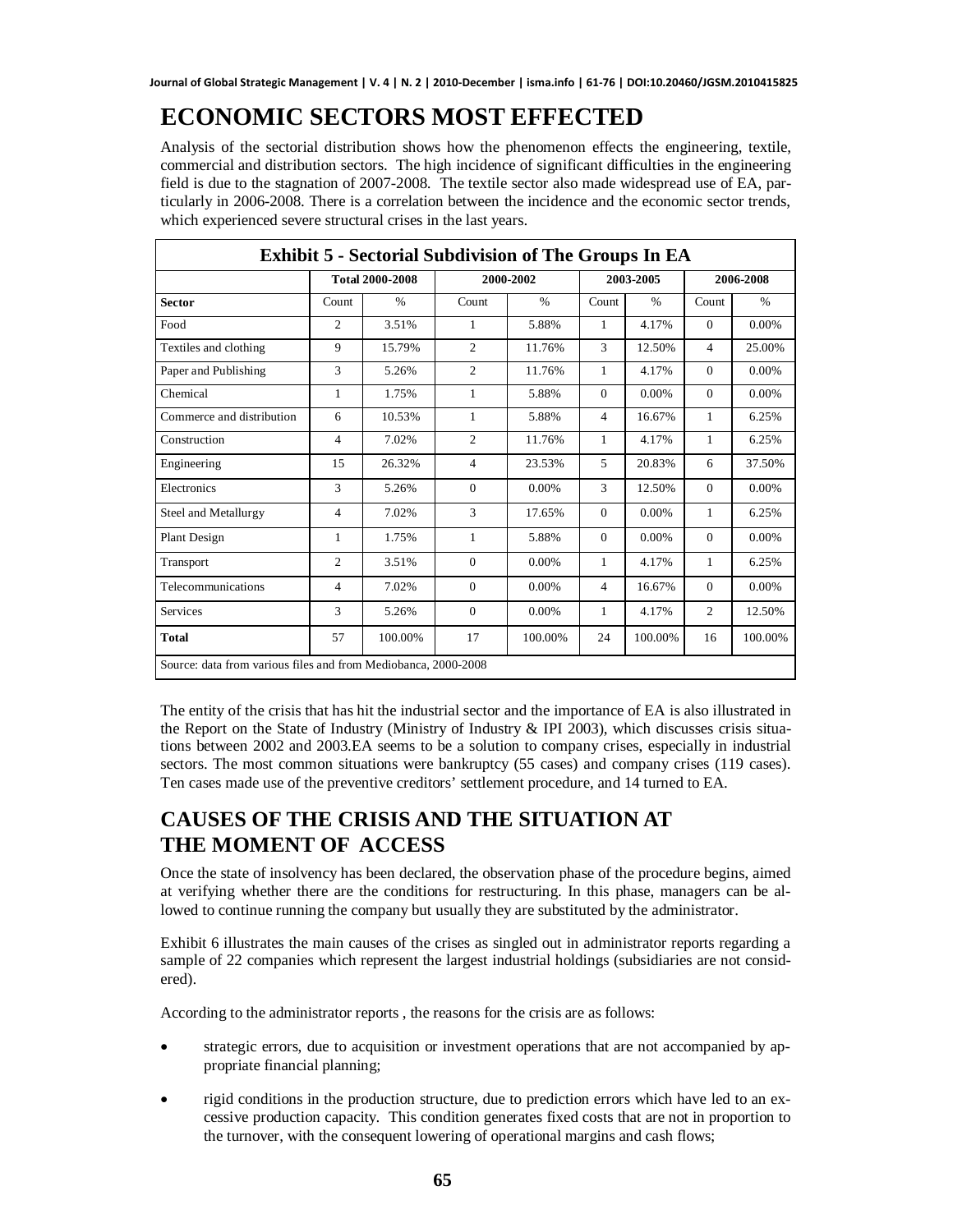- decline of the product-market-technology: errors in the market choice, loss of brand image, bad product mix, lack of distribution channels. These errors result in lower competitivity and consequently in the loss of company market quotas;
- financial imbalances, due to excessive leverage, lack of correlation between sources and uses of founds and insufficient liquidity. The financial imbalance generates growing financial burdens that progressively consume Ebitda margin.

| <b>Exhibit 6 - The Main Cause of The Crisis</b>  |       |               |  |  |  |
|--------------------------------------------------|-------|---------------|--|--|--|
| <b>Factors of the crisis</b>                     | Count | $\frac{0}{0}$ |  |  |  |
| Strategic errors                                 | 6     | 27.27%        |  |  |  |
| Overcapacity/rigidity                            | 5     | 22.73%        |  |  |  |
| Decline of product/market/technology combination |       | 18.18%        |  |  |  |
| Financial and asset imbalance                    |       | 31.82%        |  |  |  |
| <b>Count</b>                                     | 22    | 100.00%       |  |  |  |
| Source: Administrator reports                    |       |               |  |  |  |

The causes listed above refer to internal company factors. Sometimes the crisis originates from external factors, which management wasn't able to or didn't wish to face, like market globalization, economic cycle trends and changes in consumer behaviour.

In many cases, before filing, companies unsuccessfully tried to negotiate a financial settlement through a workout or a preventive creditors' settlement.

Documentation shows a generalized delay between when the state of insolvency was detected and when it was filed. This happens for different reasons: especially when entrepreneurs are unwilling to give up management and/or creditors hope to collect a higher percentage of their due from the going concern of the company.

The lateness of many insolvency claims is shown by the balance figures for a sample of 54 companies, for which financial statements at the date of filing were available.

| Exhibit 7-Assets Vs. Debts Ratio When EA Is Filled             |                         |             |           |           |  |  |
|----------------------------------------------------------------|-------------------------|-------------|-----------|-----------|--|--|
|                                                                | <b>Sample 2000-2008</b> | Sub-samples |           |           |  |  |
|                                                                |                         | 2000-2002   | 2003-2005 | 2006-2008 |  |  |
| Average                                                        | 55.43%                  | 53.69%      | 53.64%    | 61.58%    |  |  |
| Median                                                         | 50.65%                  | 44.66%      | 50.66%    | 56.13%    |  |  |
| <b>Count</b>                                                   | 54                      | 26          | 16        | 12        |  |  |
| Source: Company financial statements and administrator reports |                         |             |           |           |  |  |

Net assets vs. the total debt ratio, which approximates the likelihood of satisfying creditors, seems to be almost half (rising to more than 61% in recent years) but, for a smaller sample in which compari-

| <b>Exhibit 8 - Assets VS. Debts Ratio</b> |                               |                      |  |  |  |
|-------------------------------------------|-------------------------------|----------------------|--|--|--|
|                                           | Companies' balance sheet data | Administrators' data |  |  |  |
| Average                                   | 66.62%                        | 36.46%               |  |  |  |
| Median                                    | 75.55%                        | 40.09%               |  |  |  |
| Count                                     | 16                            | 16                   |  |  |  |
| Source: Administrator reports             |                               |                      |  |  |  |

son is possible, administrator-reviewed data show completely different figures from the company

balance sheets.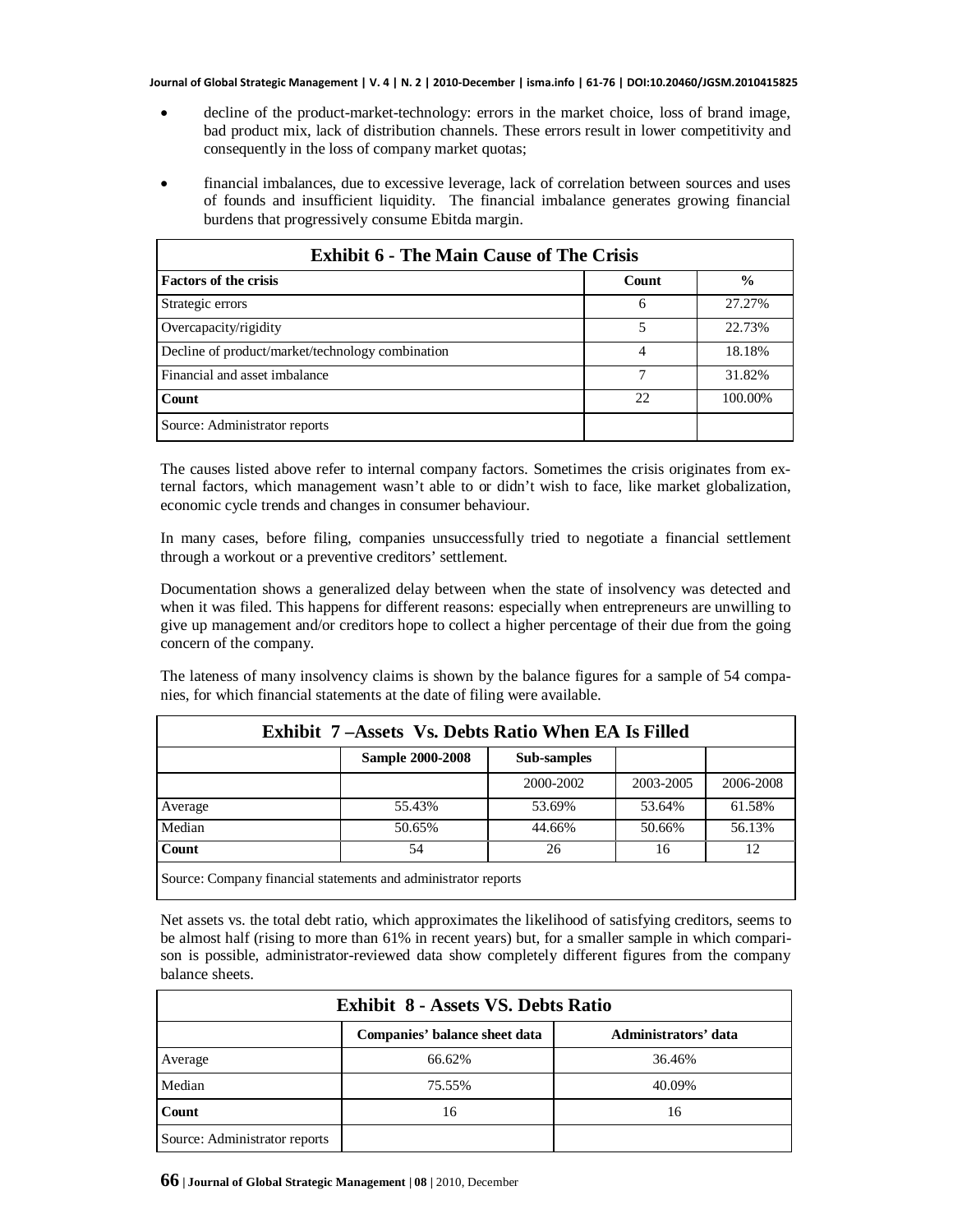Company financial statements overestimate the asset value by about 30%. This is due to the habit of window dressing (when not falsifying) figures during the period of decline.

Administrator reports also give information about creditors' seniority (in Italy there are more classes of secured creditors than in the U.S.). Exhibit 9 shows the incidence of secured creditors for a sample of 48 companies.

As secured creditors represent roughly 30%, they absorb the greatest percentage of the total asset value , which, as was stated above, can be roughly estimated to be worth 40% of the total.

| <b>Exhibit 9 - Secured Creditors Vs. The Total Debt</b> |                         |             |           |           |  |
|---------------------------------------------------------|-------------------------|-------------|-----------|-----------|--|
|                                                         | <b>Sample 2000-2008</b> | Sub-samples |           |           |  |
|                                                         |                         | 2000-2002   | 2003-2005 | 2006-2008 |  |
| Average                                                 | 31.59%                  | 36.44%      | 26.37%    | 29.62%    |  |
| Median                                                  | 24.67%                  | 26.99%      | 25.65%    | 21.11%    |  |
| Count                                                   | 48                      | 21          | 15        | 12        |  |

#### **COMPANY MANAGEMENT DURING EA***.*

If the administrator report states that there is a real possibility for recovery, the second phase of the procedure starts with a Court Order. During this phase, EA can be extended to other insolvent companies within the group. In our sample, this happened 33 times, involving 126 companies.

About 23% of the group companies in EA were considered recoverable, while the other 77% was attracted by virtue of the opportunity for unified management of insolvency. Considering the total number of companies (183 units), 47% of them presented the conditions for economic recovery. 53% of the companies in the group do not appear to be recoverable, and are thus destined to be liquidated. The significant number of companies admitted due to unified insolvency management is a result of the articulation of industrial groups which include various financial companies without productive activities, for which there is no foreseeable reallocation in the market..

For companies with the possibility for recovery (86 as shown above), the appropriate type of program was adopted.

| <b>Exhibit 10 - Types of Authorized Programs</b> |                         |             |               |               |  |  |
|--------------------------------------------------|-------------------------|-------------|---------------|---------------|--|--|
| <b>Types of programs</b>                         | <b>Sample 2000-2008</b> | Sub-samples |               |               |  |  |
|                                                  |                         | 2000-2002   | 2003-2005     | 2006-2008     |  |  |
| Sale programs                                    | 76                      | 27          | 31            | 18            |  |  |
| Restructuring programs                           | 3                       | $\Omega$    | $\mathcal{R}$ | $\Omega$      |  |  |
| Unavailable data                                 | $\overline{7}$          | $\Omega$    | $\Omega$      | $\mathcal{I}$ |  |  |
| Count                                            | 86                      | 27          | 34            | 25            |  |  |
|                                                  |                         |             |               |               |  |  |
| Source: Ministry of Industry data                |                         |             |               |               |  |  |

The recovery was carried out almost exclusively through sale programs. Only one group (Arquati) really turned around in 2005, through an agreement with creditors, with the consequent return *in bonis* of the company. This evidence is due to the fact that the choice to recover is obviously more complex than simply a sale of the factories. In fact, a stand-alone going concerning process necessitates the continuation of the activities while a buyer is sought for the company facilities. Perhaps the EA procedure lacks appropriate tools to implement economic and financial restructuring, while the new version under Law 39/2004 seems to be better equipped to reach this goal.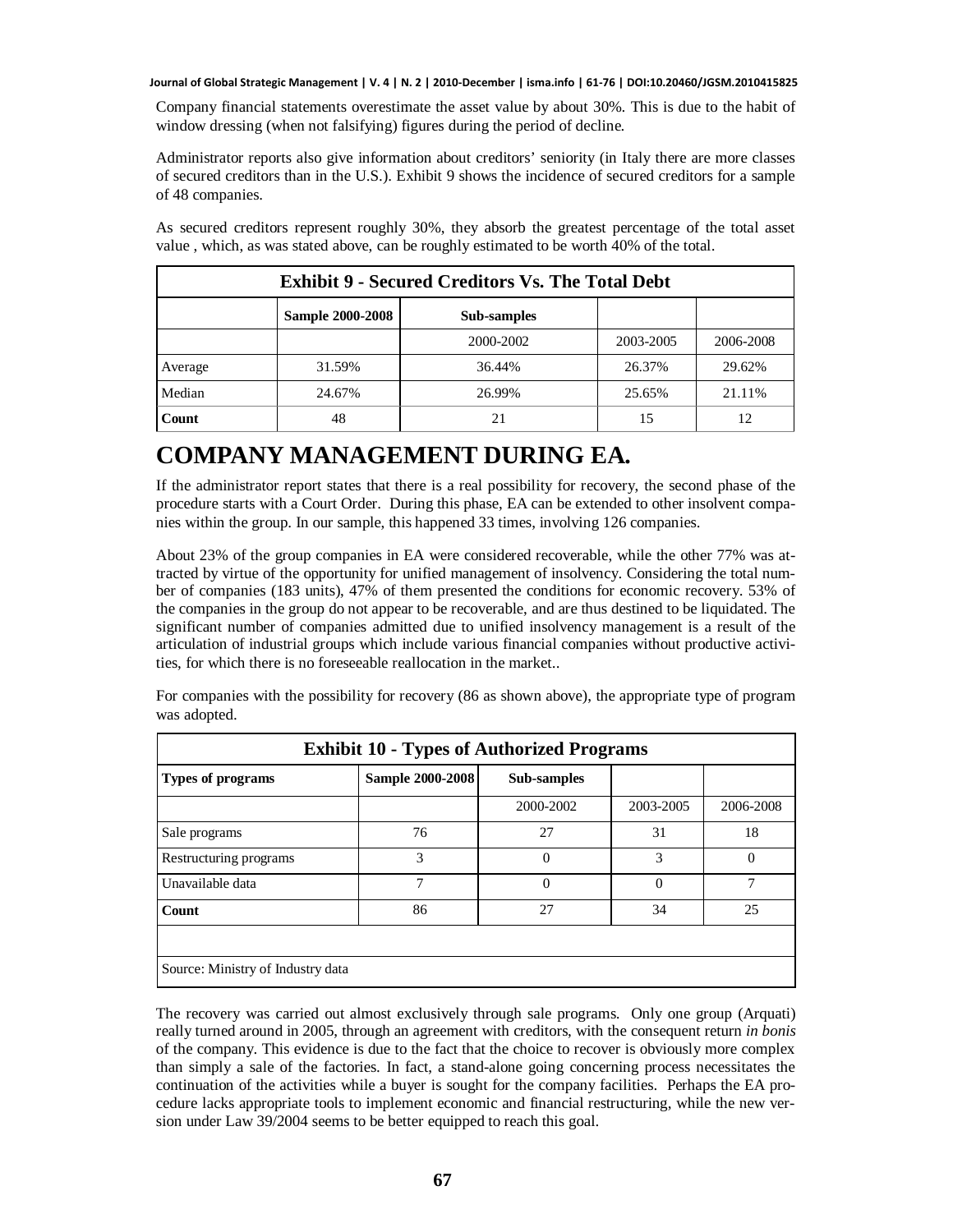It was possible to analyze the turnover and the operational results, to observe the effective trend and results of the management during EA only for a limited sample of groups (5 groups and 10 companies). The average of operational results/turnover ratio for the period 2000-2005 was -9,61% and the median -10,44%.

As can be expected, companies show a negative operational result. Inefficiencies are difficult to overcome in the time available to the administrator. Often a lack of resources and cost cutting policies make restructuring difficult. The aim is to minimize these inefficiencies while waiting for new entrepreneurial solutions.

Regarding the management phase, the effective duration of the procedure for a sample of companies was gathered. 55 companies out of 86 deemed to be recoverable completed the sales program. The duration of the conservative phase was calculated by comparing the admission date with the program termination date. The number of cases decreased since for the last period considered 27% of the companies which met the requirements for recovery (23 out of 86) have as yet to complete the program.

| <b>Exhibit 11 -Duration of The Procedure (Days)</b> |                      |             |           |           |  |
|-----------------------------------------------------|----------------------|-------------|-----------|-----------|--|
|                                                     |                      | Sub-samples |           |           |  |
|                                                     | <b>Entire period</b> | 2000/2002   | 2003/2005 | 2006/2008 |  |
| Average                                             | 583                  | 584         | 616       | 275       |  |
| Median                                              | 588                  | 586         | 652       | 252       |  |
| Extensions                                          | 22                   | 11          | 11        | $\Omega$  |  |
| Count                                               | 55                   | 25          | 27        | 3         |  |
| Source: Ministry of Industry data                   |                      |             |           |           |  |

The average duration of the procedure was 583 days (1.59 years). This is justified by the fact that 22 cases requested an extension at the end of the period.

In 2000-2002, the average values were in line with those gathered for the entire period. From 2003- 2005, the procedure took about 30 days more than during the first period, with a median value of more than 60 days. This is justified by a considerable shift in terms for a few of the procedures.

From 2006-2008 the EA timespan was shorter. Only three cases were completed in a shorter amount of time.

The total sale time under the new law was much briefer than those considered by the literature (Floreani, 1997) for the ante-reform period with the consequent reduction in direct costs generated during this phase.

The Judiciary Authority is granted the power to convert the procedure into bankruptcy when it cannot be successfully followed through or when the program has not been carried out according to the terms set out. This provides greater protection for creditors. This aspect has been evaluated for a sample of companies (see Exhibit 14) and either leads to:

- a) a physiological result: the sale of the company or the turnaround;
- b) a pathological result: the declaration of bankruptcy.

In the majority of cases the execution of the program led to the sale with the total liquidation of the company. The only recovery from 2003-2005 was for the companies in the Arquati group, which underwent economic and financial restructuring.

Bankruptcy was declared in 4 cases: in one case for one of two branches of a company, in another for the only company it was not possible to sell, despite the sale of the group The other bankrupt companies belonged to two groups which, during the recovery phase, were evaluated to not have concrete perspectives for restructuring.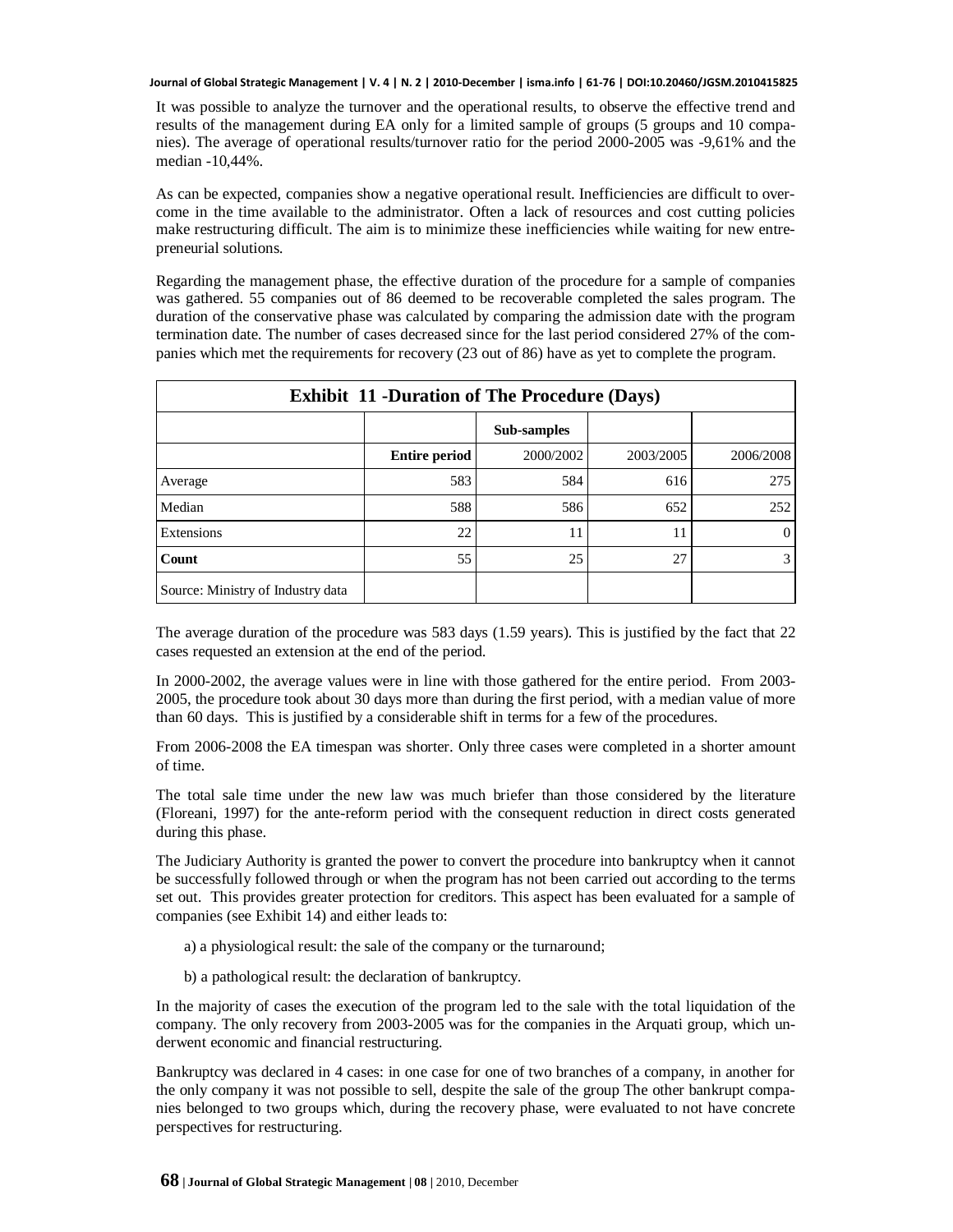| <b>Exhibit 12 - Result of The Execution of The Program</b> |    |         |                |           |    |                  |          |           |
|------------------------------------------------------------|----|---------|----------------|-----------|----|------------------|----------|-----------|
| <b>Sample</b>                                              |    |         |                |           |    | <b>Subsample</b> |          |           |
| <b>Result</b>                                              |    |         |                | 2000/2002 |    | 2003/2005        |          | 2006/2008 |
| Sale of the company                                        | 53 | 61.63%  | 23             | 85.19%    | 27 | 79.41%           | 3        | 12.00%    |
| Restructuring                                              | 6  | 6.98%   | $\overline{c}$ | 7.41%     | 4  | 11.76%           | $\Omega$ | $0.00\%$  |
| Bankruptcy                                                 | 4  | 4.65%   | 2              | 7.41%     | 2  | 5.88%            | $\Omega$ | $0.00\%$  |
| in progress                                                | 23 | 26.74%  | $\Omega$       | $0.00\%$  |    | 2.94%            | 22       | 88.00%    |
| Count                                                      | 86 | 100.00% | 27             | 100.00%   | 34 | 100.00%          | 25       | 100.00%   |
| Source: Ministry of Industry data                          |    |         |                |           |    |                  |          |           |

### **SALE OF THE COMPANY**

The sale phase is the moment in which the conservative aims are realized. The sale of a company allows for it to be reallocated on the market, as well as the partial or total contextual placement/ transfer of the work force.

To evaluate the results with respect to the objective, the timeframe for the sales of 55 companies which completed the sale program were gathered.

The average duration (445 days) is fairly high due to the fact that the sale operations are long and complex, requiring numerous authorizations from the Ministry during the negotiations. In any case, these activities require administrator management for almost the entire period of the recovery phase.

During the period 2000-2002, the average duration (441 days) was in line with the entire sample, while in the second triennial the sale time tended to become longer (477 days). This seems to be due to the presence of numerous companies for which the sale was more difficult, as shown by the median value (514 days). During the third period, the reallocation time on the market for companies was particularly fast (184 days). This is coherent with the fact of the continuation of the company's activity during the same time period.

The objective to safeguard employment has generally been achieved in cases where the greatest number of employees were transferred with the company to other entrepreneurs. Out of 55 recoverable companies which completed the program, 49 companies transferred the employees according to the Exhibit below.

The total number of employees at filing in the groups examined was 17,192, of which 9,254 were transferred with the sale of the companies while 4,359 remained in charge of the procedure. The other employees found a different collocation during the initial phase of EA.

| Period                   | <b>Companies</b> | <b>Employees</b> | <b>Transferred employees</b> | $\frac{0}{0}$ |
|--------------------------|------------------|------------------|------------------------------|---------------|
| 2000-2002                | 24               | 6575             | 3875                         | 58.94%        |
| 2003-2005                | 23               | 10352            | 4713                         | 45.53%        |
| <b>Subtotal</b>          | 47               | 16927            | 8588                         | 50.74%        |
| 2006-2008                | $\overline{c}$   | 865              | 666                          | n.s.          |
| <b>Total</b> (surveyed)  | 49               | 17792            | 9254                         | 52.01%        |
| Not surveyed             | 6                |                  |                              |               |
| Total programs concluded | 55               |                  |                              |               |

The percentage of employees transferred, during the first two periods, was about 51%. This index was calculated for procedures which were initiated until 2005, while the ones begun during the successive triennial period were not considered, since the majority of them are still in progress.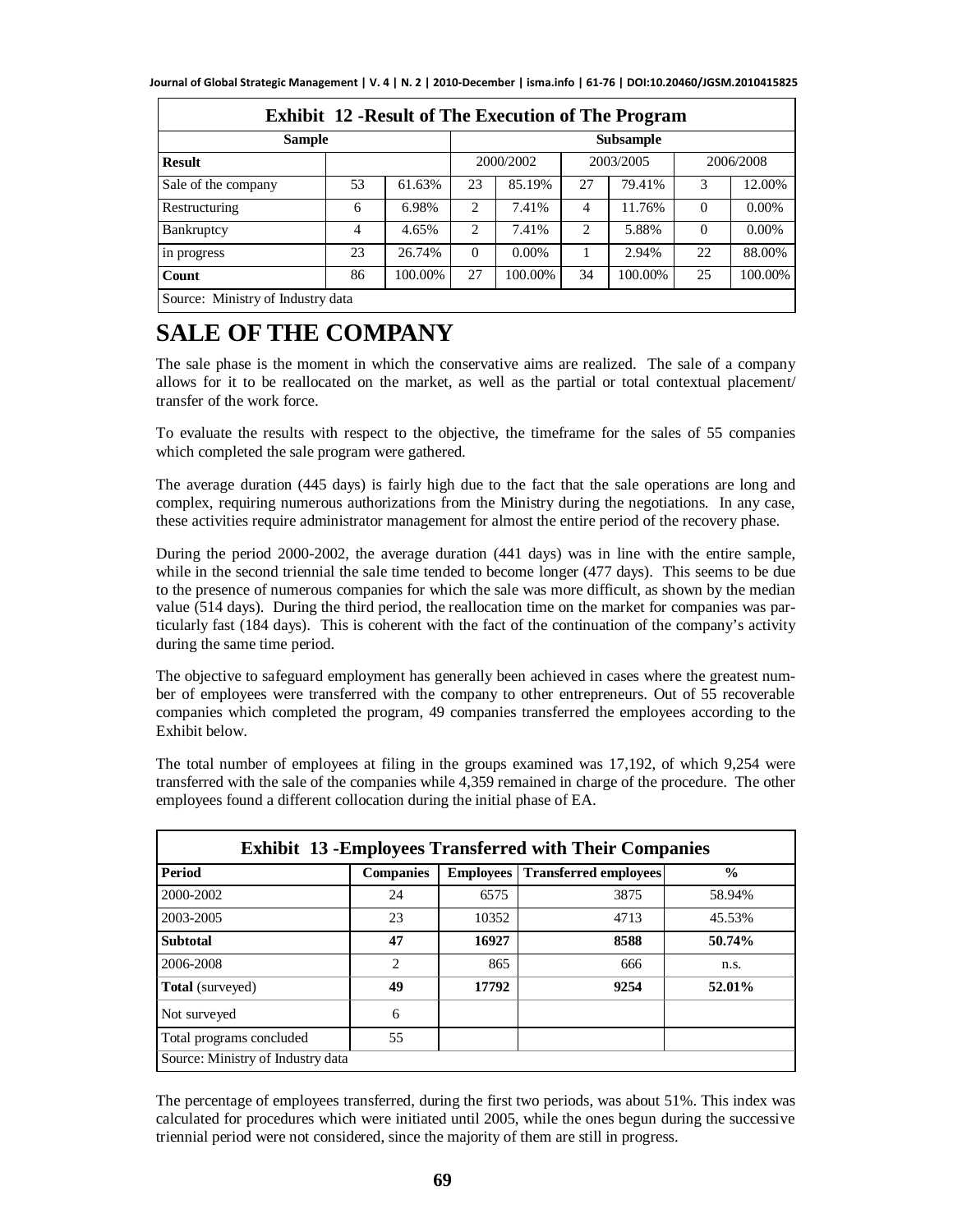There is a significant difference between the first triennial and the second. The sales of companies which took place during the first years of EA application allowed for the transfer almost 60% of the employees, while during the following period the percentage fell to 46%. This could be linked to the negative trend of 2003-2005, and the consequent difficulties in reallocating the employees.

### **THE LIQUIDATION PHASE**

The liquidation phase characterizes only those EA procedures involved in a sale program. During this phase, besides following up the sale of the company, cash is returned to creditors.

| <b>Exhibit 14 - Closed Procedures</b> |               |               |          |                            |               |  |  |
|---------------------------------------|---------------|---------------|----------|----------------------------|---------------|--|--|
|                                       |               |               |          | <b>Duration</b> (in years) |               |  |  |
|                                       | <b>Closed</b> | Open          | % Closed | Average                    | <b>Median</b> |  |  |
| 2000-2002                             | 6             | 43            | 12.24%   | 4.52                       | 4.67          |  |  |
| 2003-2005                             | 5             | 67            | 6.94%    | 1.98                       | 1.98          |  |  |
| 2006-2008                             | $\Omega$      | 52            | $0.00\%$ |                            |               |  |  |
| Count                                 | 11            | 162           | 6.36%    | 3.36                       | 1.98          |  |  |
| <b>Closures for the procedure</b>     | Count         | $\frac{0}{0}$ |          |                            |               |  |  |
| Creditors settlement                  | 8             | 72.73%        |          |                            |               |  |  |
| Partial debt payment                  | 3             | 27.27%        |          |                            |               |  |  |
| <b>Total completed procedures</b>     | 11            | 100.00%       |          |                            |               |  |  |
| Source: Ministry of Industry data     |               |               |          |                            |               |  |  |

Exhibit 14 illustrates closed procedures and their duration (not including companies that went bankrupt).

Of all the cases filed between 2000 and 2008, only 11 completed the liquidation phase with an average duration of 3.36 years. During both the first and second periods there were cases which ended with creditors' settlements, so the average duration was lower.

In fact, considering that less than 13% of the procedures initiated in 2000-2002 were completed by 2008, the other 87% will last more than 6 years. The liquidation phase lengthens the total duration, bringing it close to the 8-year period seen for bankruptcy procedures in recent times.

Such a time frame, if it should continue over the next years, would constitute a serious disadvantage for creditors, who have already been relegated a marginal role in EA, besides making the procedure more onerous but the average timespan is shorter than the one for procedures under Act 95/1979 (Floreani, 1997).

There are 4 ways EA can end: the lack of passivity (that never occurs), recovery, settlement with creditors, debt payment (even in percentage). About 73% of the procedures ended with a creditors' settlement, while the remaining 27% paid a percentage of the debts. In the cases considered, the creditors' settlement was chosen by large companies with the chance to restructure, while ending the procedure due to percentage debt payment regarded smaller companies under EA for group reasons.

### **CONCLUSIONS**

During the period 1999-2008, a total of 57 groups (186 companies) filed for EA. If this data is compared to cases filed under the previous Law between 1989 and 1998 (25 groups with 225 companies), access to EA is more than double. This can only be partially blamed on the diverse economic trends during the two time periods studied.

The dimension of the phenomenon is even larger considering that 8 other large groups made up of 130 companies filed for EA under the Act 39/2004 version.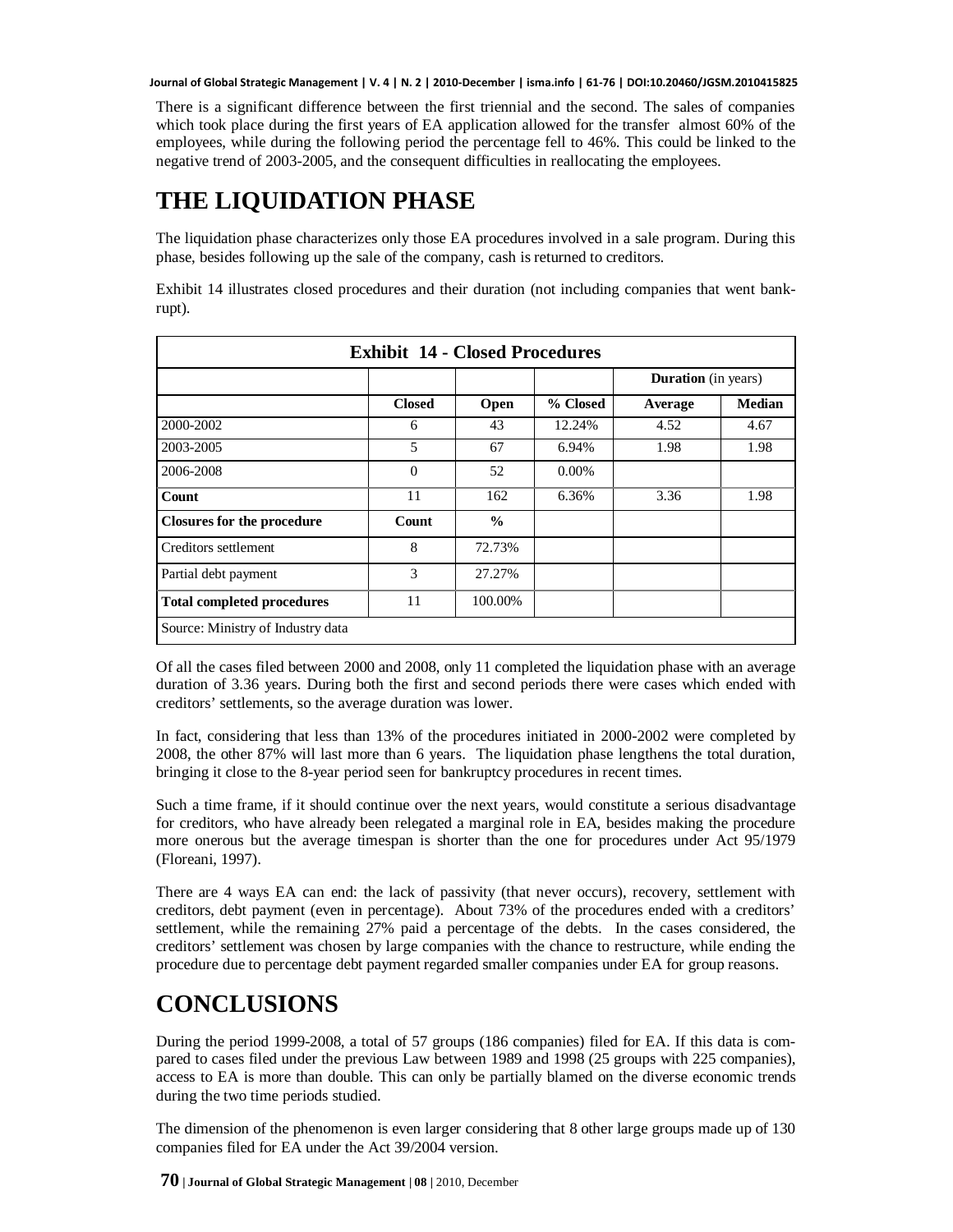The average dimension of the groups is far lower with respect to those filed under the previous regulations. Roughly 72% of the companies have fewer than 500 employees and the average number of employees per group is 444.

If we consider that 26 of the 57 cases filed involve companies with fewer than 300 employees (the minimum required by Act 95/1979), the increase of eligible companies, thanks to the new law, is evident.

The distribution analysis of EA cases over time confirms the close link between this management tool and insolvency situations together with the trend of the economy. 42% of the cases, in fact, were filed between 2003-2005, and 15% in 2008, periods characterized by the worst variations of the real GDP in the decade.

The spreading of the phenomenon seems to be linked to trends in specific economic sectors (engineering, textile, distribution) which showed signs of weakness throughout the period, and resorting to EA was a last attempt in order to preserve existing production capacities and protect employment levels.

These two aspects seem to confirm the growing importance that EA has taken on as a tool of political economy.

The causes of bankruptcy were investigated for a few companies. Court documents show that the main causes of bankruptcy were strategic management errors (mistaken acquisitions, activation of new markets without adequate production and financial planning), decline in the market-technology combination due to a delay in the perception of the market and the sector, greater production supply with respect to the demand because of not reaching the required targets. These factors, if not dealt with in a timely manner, seriously altered the income capacity of the company, feeding into a progressive financial imbalance. The causes for the crisis were not sudden, as can be seen in the financial statements of these companies in the years preceding filing. The situation of the companies when EA was put into effect is the result of a progressive degeneration of the economic-financial structure of the company.

This situation was examined in light of the total profit/debt proportion in a sample of 54 companies from 18 groups. The result shows high indebtedness (the proportion is about 55%), close to figures (Floreani, 1997 ) for companies which filed for EA before the new Law (about 58%). This value approximates the capacity to satisfy company creditors.

If we consider the filing costs and the fact that among creditors 31% were secured creditors (often mortgages), the possibility to satisfy the unsecured creditors decreases significantly.

The delay with which the state of insolvency is declared will last as long as this serious problem is not recognized in time, both by the entrepreneur and the creditors.

Regarding the recovery phase, only 86 of the 183 companies involved were deemed to be recoverable and placed in a sale and/or a restructuring program, while the others were simply destined to be liquidated. This is a positive result, which means greater rapidity and facilitates the process, resulting in lower direct costs.

The analysis of administrator programs shows the generalized tendency towards sale for companies (in the sample studied, there were only 3 restructuring programs, all for companies belonging to the same group). Thus it seems that the new law is more concentrated on recovering entrepreneurial activities through the sale of companies and not on true restructuring. This seems correlated to the short timespan for carrying out the process, as well as the excessive indebtedness of companies which file for EA.

From the sample studied, for the companies for which the sale program was authorized and completed, the average duration of the continuation phase was 583 days. This is close to the maximum duration allowed for the sale program (455 days plus eventual extensions), and is still shorter than the length of time provided for in the previous legislation (about 3,29 years). Much of this time is for preparing for the sale of the company, since the average sale time is 455 days.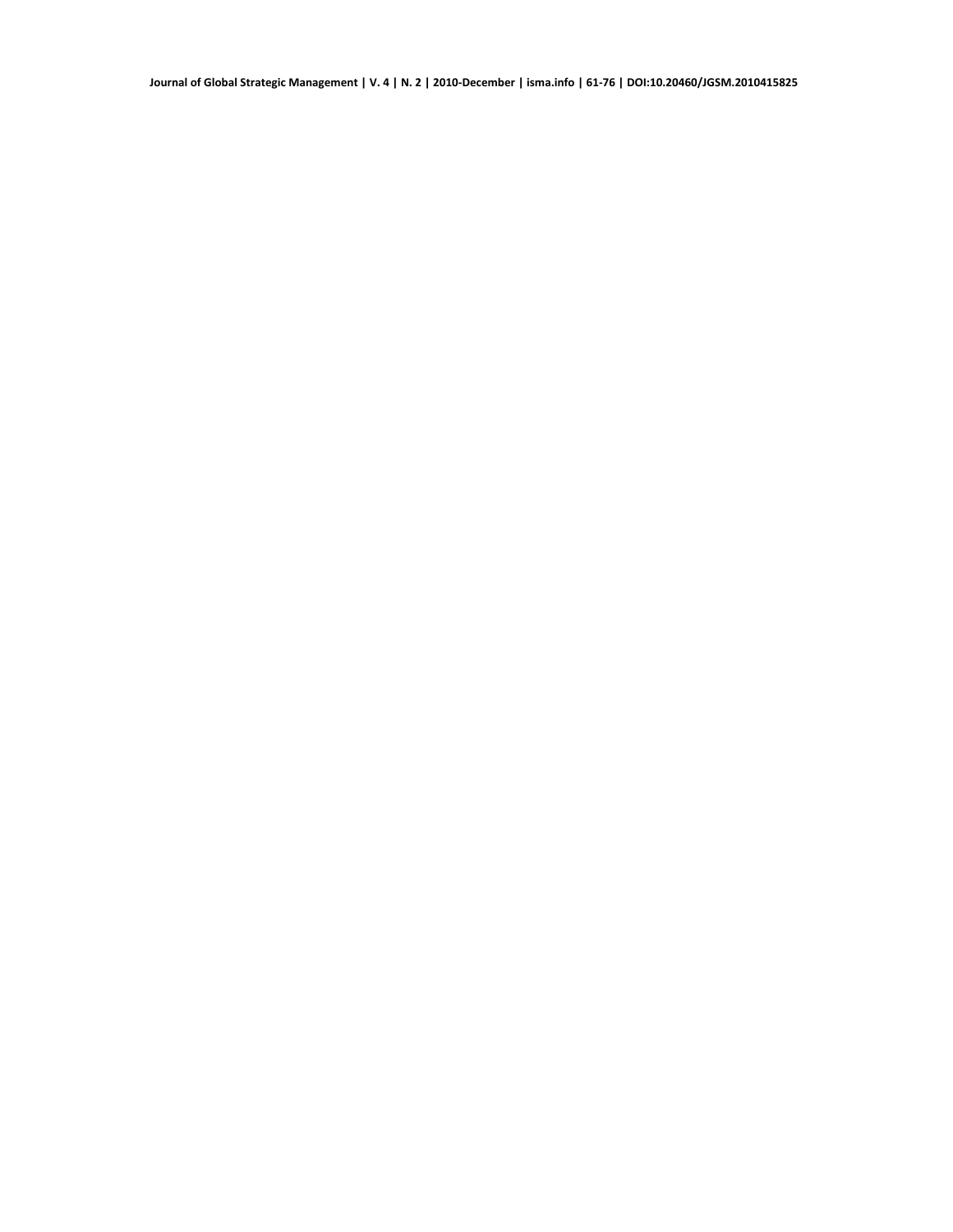- the sales timeframe for the company;
- $\bullet$  the number of employees transferred (Exhibit 13)4.

Regarding the liquidation phase, the duration was calculated based on completed cases (Exhibit 14), referring to 11 companies out of a total of 1735.

The results of the data gathered is summarized in the following prospectus.

| <b>Prospectus 1 – Sample Composition</b>                                     |                                  |                                |                                                               |                                                    |                                   |                                                        |                                                 |
|------------------------------------------------------------------------------|----------------------------------|--------------------------------|---------------------------------------------------------------|----------------------------------------------------|-----------------------------------|--------------------------------------------------------|-------------------------------------------------|
| <b>GROUPS</b>                                                                | Date of the<br>main<br>procedure | Count of<br>companies<br>in EA | <b>Companies</b><br>which meet ex<br>art.27 re-<br>quirements | <b>Inclusion</b> in<br>the<br>Mediobanca<br>sample | <b>Causes</b><br>of the<br>crisis | <b>Situation</b> at<br>the time of<br>filing for<br>EA | <b>Result of</b><br>commissariale<br>management |
| 1. GRUPPO BONGIOANNI                                                         | 27/03/2000                       | 21                             | $\tau$                                                        |                                                    | X                                 | X                                                      | X                                               |
| 2. GRUPPO FIORONI                                                            | 07/04/2000                       | 8                              | $\overline{2}$                                                |                                                    | X                                 | X                                                      |                                                 |
| 3. CALZIFICIO CARABELLI S.p.A                                                | 19/06/2000                       | $\mathbf{1}$                   | $\mathbf{1}$                                                  |                                                    |                                   |                                                        |                                                 |
| 4. TIBERGHIEN MANIFATTURA TESSILE S.p.A.                                     | 18/08/2000                       | $\mathbf{1}$                   | $\mathbf{1}$                                                  | X                                                  | X                                 |                                                        |                                                 |
| 5. GRUPPO CONFALONIERI                                                       | 05/04/2001                       | $\overline{4}$                 | 3                                                             |                                                    |                                   |                                                        |                                                 |
| 6. SCALA S.p.A                                                               | 22/06/2001                       | $\mathbf{1}$                   | $\mathbf{1}$                                                  | X                                                  | X                                 | X                                                      |                                                 |
| 7. K&M INDUSTRIE METALMECCANICHE S.p.A.                                      | 06/07/2001                       | $\mathbf{1}$                   | $\mathbf{1}$                                                  |                                                    | X                                 | $\mathbf x$                                            |                                                 |
| 8. FLEXIDER S.p.A.                                                           | 14/09/2001                       | $\mathbf{1}$                   | $\mathbf{1}$                                                  |                                                    | X                                 | X                                                      |                                                 |
| 9. GRUPPO ILVA PALI DALMINE                                                  | 14/11/2001                       | 3                              | $\mathbf{1}$                                                  |                                                    | X                                 |                                                        |                                                 |
| 10. GRANDE DISTRIBUZIONE AVANZATA S.p.A.                                     | 08/02/2002                       | $\mathbf{1}$                   | $\mathbf{1}$                                                  |                                                    | X                                 | X                                                      |                                                 |
| 11. SOCIETA' ITTICA EUROPEA S.p.A.                                           | 21/05/2002                       | $\mathbf{1}$                   | $\mathbf{1}$                                                  |                                                    |                                   |                                                        |                                                 |
| 12. OCEAN S.p.A                                                              | 03/06/2002                       | $\mathbf{1}$                   | $\mathbf{1}$                                                  | X                                                  |                                   |                                                        |                                                 |
| 13. GRUPPO ITEA                                                              | 19/06/2002                       | $\overline{c}$                 | $\mathbf{1}$                                                  |                                                    |                                   |                                                        |                                                 |
| 14. GRUPPO COSTAFERROVIARIA                                                  | 13/08/2002                       | 3                              | $\overline{c}$                                                |                                                    | X                                 | X                                                      |                                                 |
| 15. MILANOSTAMPA S.p.A.                                                      | 10/08/2002                       | $\overline{c}$                 | $\mathbf{1}$                                                  |                                                    |                                   |                                                        |                                                 |
| 16. A T B S.p.A.                                                             | 02/09/2002                       | $\mathbf{1}$                   | $\mathbf{1}$                                                  | X                                                  |                                   |                                                        |                                                 |
| 17. GRUPPO FEDERICI STIRLING                                                 | 20/09/2002                       | $\overline{4}$                 | $\mathbf{1}$                                                  |                                                    |                                   |                                                        |                                                 |
| 18. G.E. Gruppo ELDO S.p.A                                                   | 29/01/2003                       | $\overline{7}$                 | $\mathbf{1}$                                                  |                                                    |                                   |                                                        |                                                 |
| 19. MANZONI Group                                                            | 12/02/2003                       | 2                              | 1                                                             | X                                                  | X                                 | X                                                      | X                                               |
| 20. S.r.l. - ISTITUTO DI VIGILANZA PARTENOPEA<br><b>COMBATTENTI E REDUCI</b> | 03/04/2003                       | $\mathbf{1}$                   | $\mathbf{1}$                                                  |                                                    |                                   |                                                        |                                                 |
| 21. GRUPPO CE.DIS.                                                           | 03/07/2003                       | 3                              | $\mathbf{1}$                                                  |                                                    |                                   |                                                        |                                                 |

1 The size of the sample is not homogeneous since it reflects the limit of the lack of availability/difficulty in gathering certain information.

2 No information regarding the Bongioiannni Legno srl company was gathered in the Bongioianni group, since there were no documents to consult.

3 To homogenize the sample, we decided not to include companies belonging to the Arquati group, under economic and financial restructuring, as well as EA cases which led to bankruptcy.

4 The sample refers to 49 rather than 55 companies, due to a lack of information regarding the following companies: Fioroni Sistema S.p.A., Vobis Network S.p.A., Syspoint S.r.l., Vobis Microcomputer S.p.A., Tecnodiffusione Trade S.r.l., Sami S.r.l..

5 From the total sample (183 companies), 6 cases converted into bankruptcy were not included as well as those 4 companies managed by a restructuring program, leaving a total of 173 companies to investigate. In particular, the following cases were not studied: Fomb Fonderie; Bongioanni S.r.l., Calzificio Carabelli S.p.A., Marketing Sud S.r.l., Tecdis S.p.A., Tectel S.r.l., Minerva Airlines S.p.A., Arquati Gmbh, Arquati S.p.A., Arquati Cornici S.p.A., Arquati Industrie S.r.l..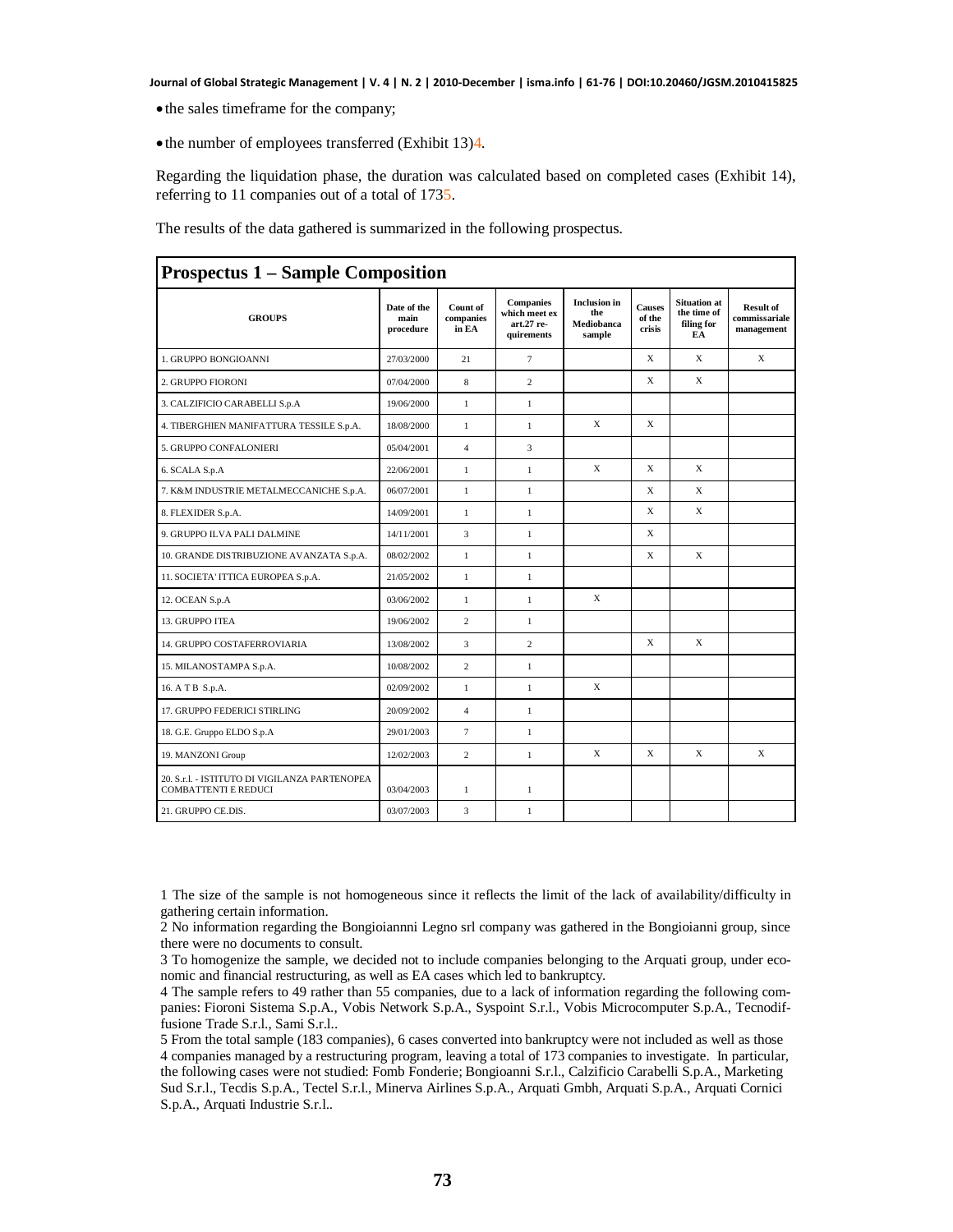| TOTAL                                                       |                | 183            | 86             | 15          | 22          | 18 | 5           |
|-------------------------------------------------------------|----------------|----------------|----------------|-------------|-------------|----|-------------|
| 57. GRUPPO LEGLER                                           | 25/11/200<br>8 | $\overline{4}$ | $\mathbf{1}$   | X           |             |    |             |
| 56. GRUPPO MAHA S.p.A                                       | 26/06/200<br>8 | $\mathbf{1}$   | $\mathbf{1}$   |             |             |    |             |
| 55. ALPI EAGLES                                             | 29/05/2008     | $\mathbf{1}$   | $\mathbf{1}$   |             |             |    |             |
| 54. GBS GROUP                                               | 06/05/2008     | $\overline{4}$ | $\mathbf{1}$   |             | X           | X  |             |
| 53. GRUPPO TOORA                                            | 17/04/2008     | $\overline{c}$ | $\mathbf{1}$   |             | X           | X  |             |
| 52. SOCIETA' CARROZZERIA BERTONE                            | 08/04/2008     | 1              | 1              | $\mathbf X$ |             |    |             |
| 51. SOCIETA' ROMAGNA RUOTE S.r.l.                           | 27/02/2008     | $\mathbf{1}$   | $\,1$          |             |             |    |             |
| 50. GRUPPO FILATURA GRIGNASCO                               | 11/02/2008     | 3              | $\mathbf{1}$   | X           |             |    |             |
| 49. SOCIETA' EUROPOL GUARDIE                                | 31/10/2007     | $\mathbf{1}$   | $\mathbf{1}$   |             |             |    |             |
| 48. ISTITUTO VIGILANZA DELL'URBE                            | 08/11/2007     | $\mathbf{1}$   | $\mathbf{1}$   |             |             |    |             |
| 47. GRUPPO RAUMER                                           | 25/09/2007     | 6              | $\mathbf{1}$   | X           |             |    |             |
| 46. BBS RIVA S.r.l.                                         | 18/07/2007     | $\mathbf{1}$   | $\mathbf{1}$   |             |             |    |             |
| 45. GRUPPO TECNO A.                                         | 30/01/2007     | $\overline{4}$ | $\overline{c}$ |             |             |    |             |
| 44. GRUPPO LANIFICIO LUIGI BOTTO                            | 31/01/2007     | 3              | 3              | X           |             |    |             |
| 43. SANDRETTO INDUSTRIE S.r.l.                              | 05/05/2006     | $\mathbf{1}$   | $\mathbf{1}$   |             |             |    |             |
| 42. GRUPPO IAR SILTAL                                       | 06/04/2006     | $\sqrt{2}$     | $\overline{c}$ | X           | X           |    |             |
| 41. GRUPPO LAMIER                                           | 09/11/2005     | 3              | 3              |             | X           | X  |             |
| 40. GRUPPO SELFIN                                           | 20/09/2005     | 9              | $\overline{4}$ |             | X           | X  |             |
| 39. GRUPPO F.D.G.                                           | 07/07/2005     | 2              | $\mathbf{1}$   |             |             |    |             |
| 38. GRUPPO TECDIS                                           | 20/07/2005     | $\sqrt{2}$     | $\mathbf{1}$   |             |             |    |             |
| 37. TREND S.p.A.                                            | 08/03/2005     | $\mathbf{1}$   | $\mathbf{1}$   |             |             |    |             |
| 36. GRUPPO FORMENTI SELECO                                  | 02/02/2005     | $\overline{c}$ | $\mathbf{1}$   |             | X           | X  | $\mathbf X$ |
| 35. GRUPPO LARES COZZI                                      | 22/12/2004     | 2              | $\mathbf{1}$   |             | X           | X  | X           |
| 34. OLCESE S.p.A                                            | 14/12/2004     | $\,1$          | $\mathbf{1}$   | X           | X           | X  | X           |
| 33. GRUPPO CARTIFICIO ERMOLLI                               | 22/11/2004     | 3              | $\mathbf{1}$   | $\mathbf X$ | $\mathbf X$ | X  |             |
| 32. GRUPPO COMPUTER MANUFACTORING<br><b>SERVICE</b>         | 05/07/2004     | 6              | 6              |             |             |    |             |
| 31. GRUPPO ARQUATI                                          | 01/04/2004     | $\overline{4}$ | $\overline{4}$ |             |             |    |             |
| 30. FERRANIA S.p.A.                                         | 14/04/2004     | $\mathbf{1}$   | $\mathbf{1}$   |             |             |    |             |
| 29. ALGAT S.p.A.                                            | 10/03/2004     | $\mathbf{1}$   | $\mathbf{1}$   |             |             |    |             |
| 28. MINERVA AIRLINES S.p.A.                                 | 25/02/2004     | $\mathbf{1}$   | $\mathbf{1}$   |             |             |    |             |
| 27. CE.SA.ME. Ceramica Sanitaria del Mediterraneo<br>S.p.A. | 19/01/2004     | $\mathbf{1}$   | $\mathbf{1}$   |             |             |    |             |
| 26. GRUPPO GIACOMELLI                                       | 28/11/2003     | 8              | $\mathbf{1}$   | X           |             |    |             |
| 25. GRUPPO TECNOSISTEMI                                     | 22/12/2003     | $\,$ 8 $\,$    | $\mathbf{1}$   |             | X           | X  |             |
| 24. GRUPPO CIRIO                                            | 10/10/2003     | 12             | $\mathbf{1}$   |             | $\mathbf X$ |    |             |
| 23. GRUPPO COOPCOSTRUTTORI                                  | 13/08/2003     | 5              | $\mathbf{1}$   | $\mathbf X$ |             |    |             |
| 22. GRUPPO MERKER                                           | 04/07/2003     | 6              | 3              |             | X           | X  |             |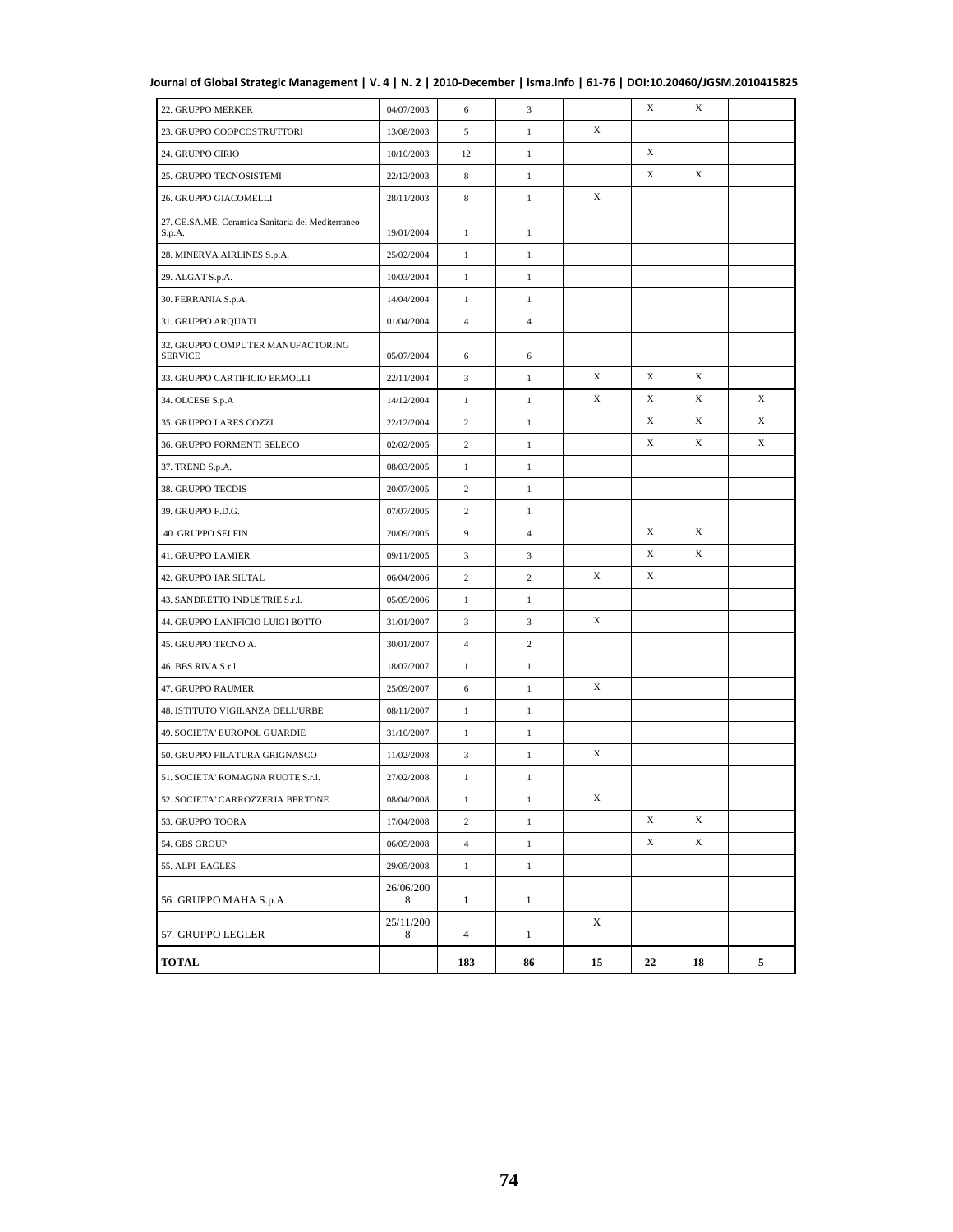#### **REFERENCES**

Alessi, G. (2000), *L'amministrazione straordinaria delle grandi imprese insolventi*. *Commento sistematico al D.lgs. 8 luglio 1999, n.270*, Milano, Giuffré.

Bertoli, G. (2000). *Crisi d'impresa, ristrutturazione e ritorno al valore*, Milano, Egea.

Bianchi, A. (ed.) (2003), *Rapporto sullo stato dell'industria: analisi su produzione industriale, occupazione, aree di crisi e strumenti d'intervento*, Roma, Ministero delle Attività Produttive e Istituto Promozione Industriale.

Boccuzzi, G. and Cercone, R. (1993), "Tutela dei creditori e riallocazione dell'impresa nella normativa fallimentare"*,* Banca d'Italia, *Temi di discussione*, n. 204.

Boccuzzi, G. (2003), "Il rilievo strategico delle procedure concorsuali di risanamento per la soluzione della crisi". Relazione al Convegno di studi sul tema: *Il valore strategico per le PMI della Riforma della disciplina delle crisi aziendali*., Bari, 28 marzo.

Brugger, G. (1984), "Gli interventi professionali nelle situazioni di crisi", *Finanza,Marketing e Produzione*, n.2; 43-66.

Brugger, G. (1988), "La nozione di insolvenza: un concetto che muta. Crisi finanziaria, crisi strutturale ed insolvenza d'impresa: economia e diritto a confronto", *Il Fallimento*, n.9; 899-903.

Candelo, E. (2005), *Le strategie di turnaround*, Milano, Egea.

Caprio, L. (1997), "L'efficienza economica delle procedure di gestione del dissesto in Italia: un'interpretazione delle evidenze empiriche della ricerca". In Caprio, L. (ed.), *Gli strumenti per la gestione delle crisi finanziarie in Italia*, Milano, Mediocredito Lombardo.

Carapellotti, F. (ed.) (2008), *Report Statistico Settoriale,* Roma, Ministero delle Attività Produttive e Istituto Promozione Industriale.

Cenciarini, R.A. (1998), *Ristrutturazione e crescita. Le strategie adottate dalle imprese di successo,* Milano, Giuffré.

Costa, C. (2008), *L'amministrazione straordinaria delle grandi imprese in stato di insolvenza dopo il D.lgs. 12.09.2007*, *n.169*, Torino, Utet.

Danovi, A. (2003), *Crisi d'impresa e risanamento finanziario nel sistema italiano,* Milano, Giuffré.

De Sensi, V. (2006), "Il sistema concorsuale italiano tra economia mista e di mercato". In DE SENSI, V. (a cura di) *La ristrutturazione della impresa in crisi. Una comparazione tra diritto italiano e statunitense*. Articolo Ceradi - Centro di ricerca per il diritto d'impresa, Università Luiss G. Carli.

Falini, A. (2008a), "Controllo e comunicazione nelle imprese in Amministrazione Straordinaria ex d.lgs.270/99", Relazione al Convegno Aidea sul tema: *Corporate Governance: governo, controllo e struttura finanziaria*, Università degli studi Federico II, Napoli, 16 ottobre.

Falini, A. (2008b), *La straordinaria amministrazione. Elementi di criticità nella comunicazione e nel controllo delle imprese in procedura di amministrazione straordinaria*, Franco Angeli, Milano.

Floreani, A. (1997), "L'amministrazione straordinaria delle grandi imprese in crisi: un'analisi delle procedure dal 1979 al 1996", in Caprio, L. (ed.), *Gli strumenti per la gestione delle crisi finanziarie in Italia*, Milano, Mediocredito Lombardo.

Guatri, L.(1986), *Crisi e risanamento delle imprese*, Milano, Giuffré.

Guatri, L.(1995a), *Turnaround. Declino, crisi e ritorno al valore*, Milano, Egea.